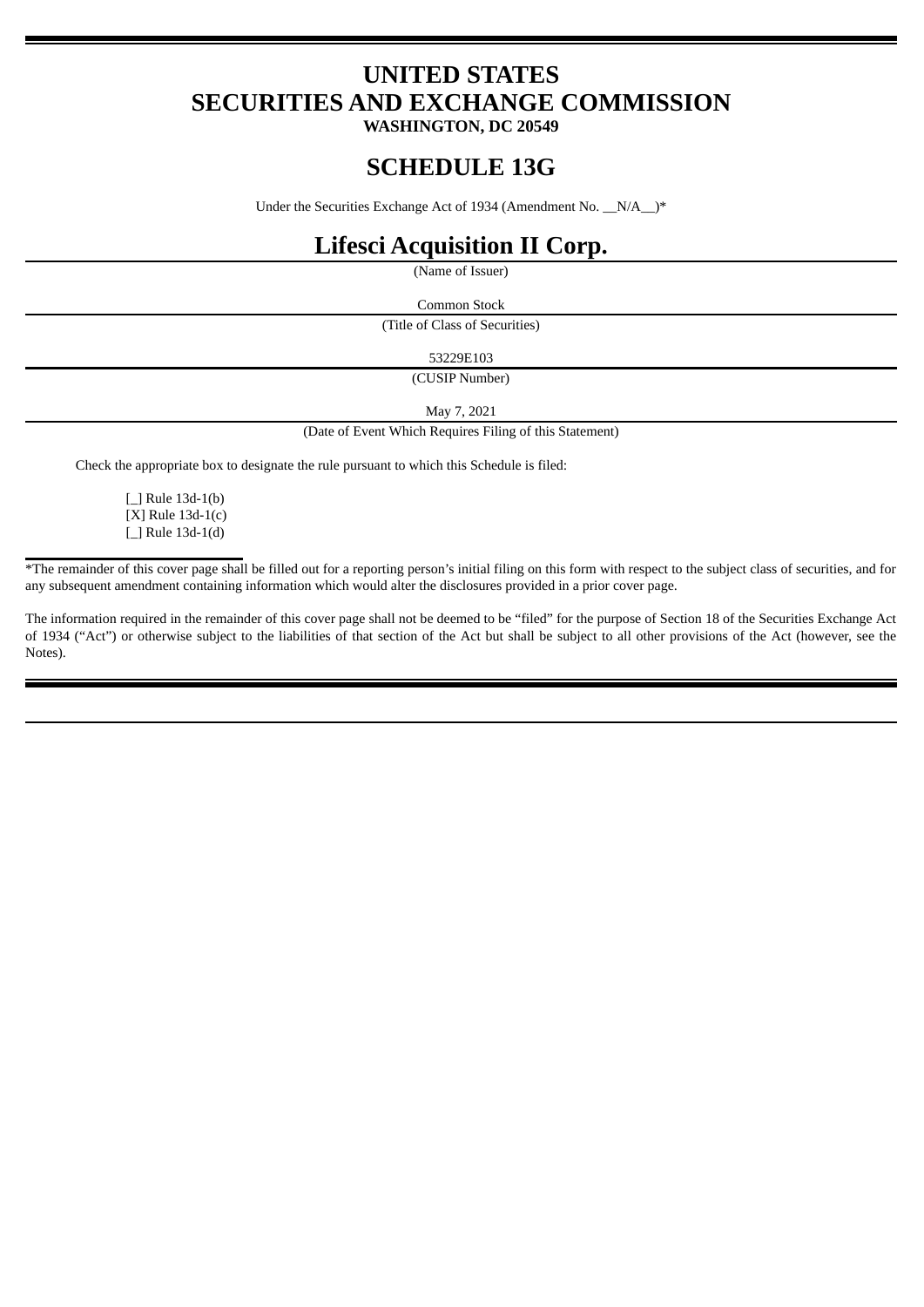| 1.  | NAME OF REPORTING PERSONS<br>I.R.S. IDENTIFICATION NOS. OF ABOVE PERSONS (ENTITIES ONLY) |                       |
|-----|------------------------------------------------------------------------------------------|-----------------------|
|     | RTW Investments, LP                                                                      |                       |
| 2.  | CHECK THE APPROPRIATE BOX IF A MEMBER OF A GROUP (SEE INSTRUCTIONS)                      |                       |
|     |                                                                                          | $(a)$ $\Box$          |
|     |                                                                                          | (b) [X]               |
| 3.  | SEC USE ONLY                                                                             |                       |
| 4.  | CITIZENSHIP OR PLACE OF ORGANIZATION                                                     |                       |
|     | Delaware                                                                                 |                       |
|     | NUMBER OF SHARES BENEFICIALLY OWNED BY EACH REPORTING PERSON WITH                        |                       |
| 5.  | SOLE VOTING POWER                                                                        |                       |
|     | $\pmb{0}$                                                                                |                       |
| 6.  | <b>SHARED VOTING POWER</b>                                                               |                       |
|     | 975,000*                                                                                 |                       |
| 7.  | SOLE DISPOSITIVE POWER                                                                   |                       |
|     | $\bf{0}$                                                                                 |                       |
| 8.  | SHARED DISPOSITIVE POWER                                                                 |                       |
|     | 975,000*                                                                                 |                       |
| 9.  | AGGREGATE AMOUNT BENEFICIALLY OWNED BY EACH REPORTING PERSON                             |                       |
|     | 975,000*                                                                                 |                       |
| 10. | CHECK BOX IF THE AGGREGATE AMOUNT IN ROW (9) EXCLUDES CERTAIN SHARES (SEE INSTRUCTIONS)  |                       |
|     |                                                                                          | $\boxed{\phantom{1}}$ |
| 11. | PERCENT OF CLASS REPRESENTED BY AMOUNT IN ROW (9)                                        |                       |
|     | $9.74\%*$                                                                                |                       |
| 12. | TYPE OF REPORTING PERSON (SEE INSTRUCTIONS)                                              |                       |
|     | PN, OO, IA                                                                               |                       |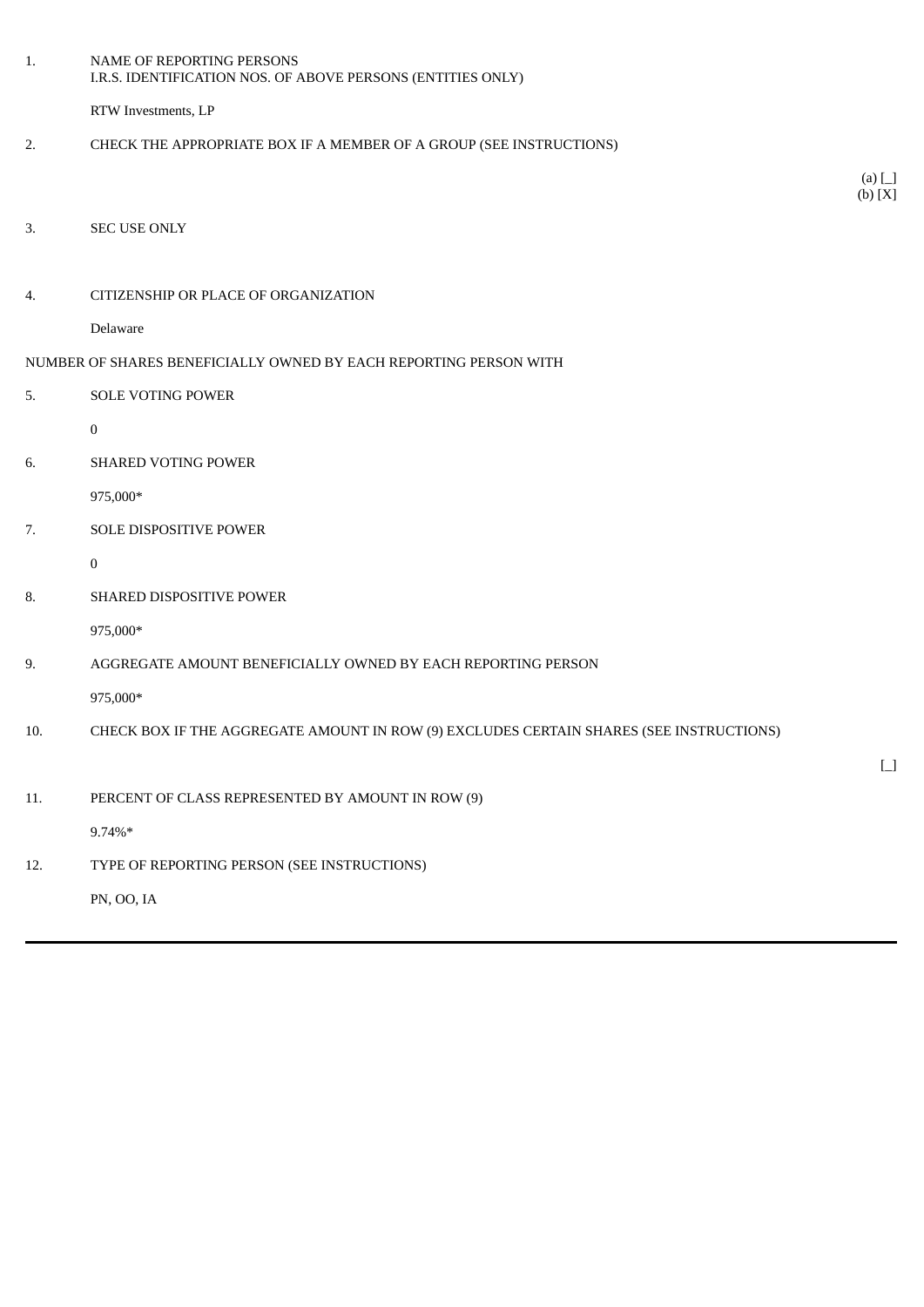| 1.  | NAME OF REPORTING PERSONS<br>I.R.S. IDENTIFICATION NOS. OF ABOVE PERSONS (ENTITIES ONLY) |                                           |
|-----|------------------------------------------------------------------------------------------|-------------------------------------------|
|     | RTW Master Fund, Ltd.                                                                    |                                           |
| 2.  | CHECK THE APPROPRIATE BOX IF A MEMBER OF A GROUP (SEE INSTRUCTIONS)                      |                                           |
|     |                                                                                          | $(a)$ $\Box$                              |
|     |                                                                                          | (b) [X]                                   |
| 3.  | <b>SEC USE ONLY</b>                                                                      |                                           |
| 4.  | CITIZENSHIP OR PLACE OF ORGANIZATION                                                     |                                           |
|     | Cayman Islands                                                                           |                                           |
|     | NUMBER OF SHARES BENEFICIALLY OWNED BY EACH REPORTING PERSON WITH                        |                                           |
| 5.  | <b>SOLE VOTING POWER</b>                                                                 |                                           |
|     | $\boldsymbol{0}$                                                                         |                                           |
| 6.  | <b>SHARED VOTING POWER</b>                                                               |                                           |
|     | 668,428*                                                                                 |                                           |
| 7.  | SOLE DISPOSITIVE POWER                                                                   |                                           |
|     | $\bf{0}$                                                                                 |                                           |
| 8.  | SHARED DISPOSITIVE POWER                                                                 |                                           |
|     | 668,428*                                                                                 |                                           |
| 9.  | AGGREGATE AMOUNT BENEFICIALLY OWNED BY EACH REPORTING PERSON                             |                                           |
|     | 668,428*                                                                                 |                                           |
| 10. | CHECK BOX IF THE AGGREGATE AMOUNT IN ROW (9) EXCLUDES CERTAIN SHARES (SEE INSTRUCTIONS)  |                                           |
|     |                                                                                          | $\begin{bmatrix} \boxed{1} \end{bmatrix}$ |
| 11. | PERCENT OF CLASS REPRESENTED BY AMOUNT IN ROW (9)                                        |                                           |
|     | $6.68\%*$                                                                                |                                           |
| 12. | TYPE OF REPORTING PERSON (SEE INSTRUCTIONS)                                              |                                           |
|     | CO                                                                                       |                                           |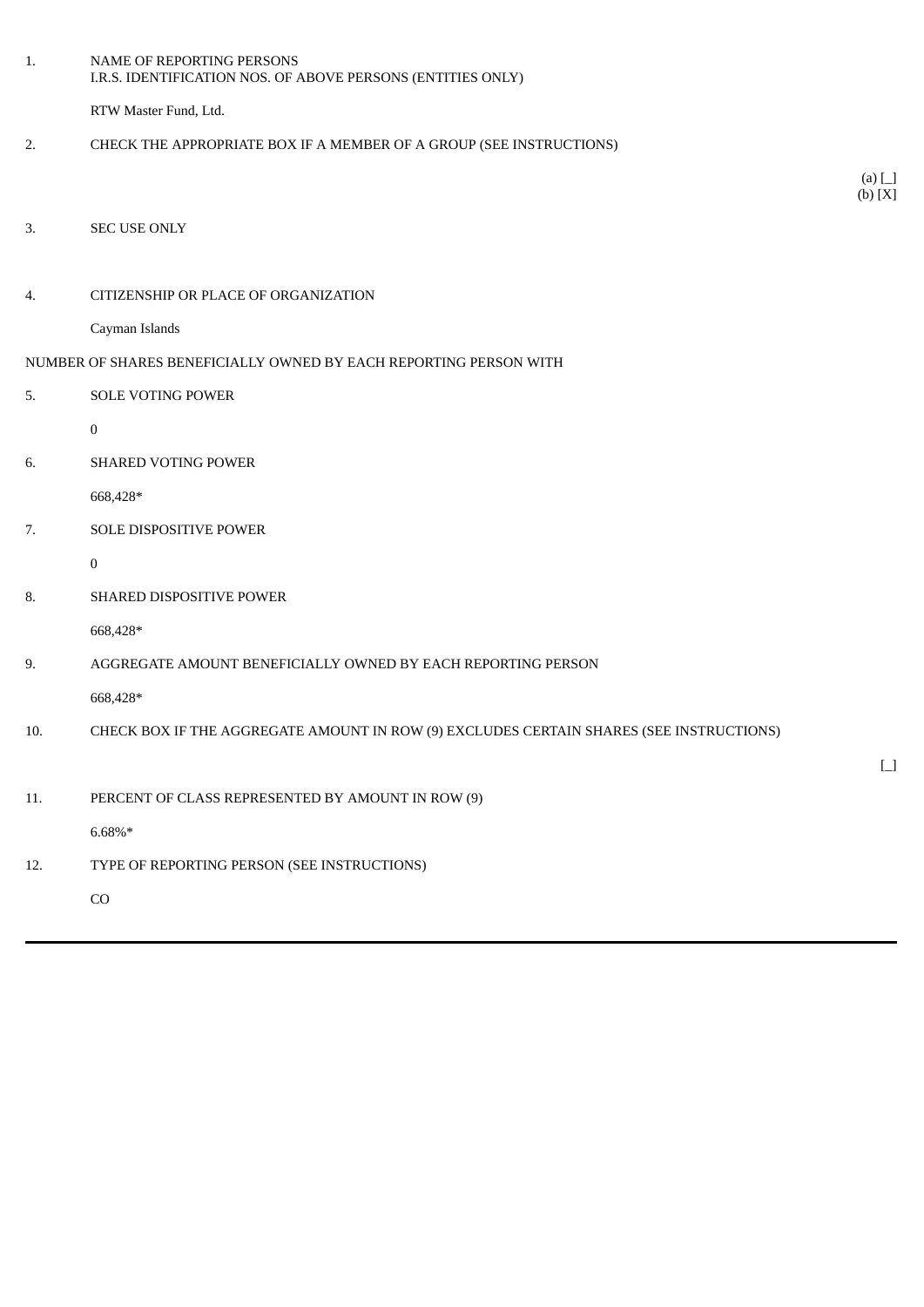| 1.  | NAME OF REPORTING PERSONS<br>I.R.S. IDENTIFICATION NOS. OF ABOVE PERSONS (ENTITIES ONLY) |                                        |
|-----|------------------------------------------------------------------------------------------|----------------------------------------|
|     | Roderick Wong                                                                            |                                        |
| 2.  | CHECK THE APPROPRIATE BOX IF A MEMBER OF A GROUP (SEE INSTRUCTIONS)                      |                                        |
|     |                                                                                          | (a) $\Box$<br>(b) [X]                  |
| 3.  | SEC USE ONLY                                                                             |                                        |
|     |                                                                                          |                                        |
| 4.  | CITIZENSHIP OR PLACE OF ORGANIZATION                                                     |                                        |
|     | <b>United States of America</b>                                                          |                                        |
|     | NUMBER OF SHARES BENEFICIALLY OWNED BY EACH REPORTING PERSON WITH                        |                                        |
| 5.  | SOLE VOTING POWER                                                                        |                                        |
|     | $\pmb{0}$                                                                                |                                        |
| 6.  | <b>SHARED VOTING POWER</b>                                                               |                                        |
|     | 975,000*                                                                                 |                                        |
| 7.  | SOLE DISPOSITIVE POWER                                                                   |                                        |
|     | $\bf{0}$                                                                                 |                                        |
| 8.  | SHARED DISPOSITIVE POWER                                                                 |                                        |
|     | 975,000*                                                                                 |                                        |
| 9.  | AGGREGATE AMOUNT BENEFICIALLY OWNED BY EACH REPORTING PERSON                             |                                        |
|     | 975,000*                                                                                 |                                        |
| 10. | CHECK BOX IF THE AGGREGATE AMOUNT IN ROW (9) EXCLUDES CERTAIN SHARES (SEE INSTRUCTIONS)  |                                        |
|     |                                                                                          | $\begin{bmatrix} 1 \\ 1 \end{bmatrix}$ |
| 11. | PERCENT OF CLASS REPRESENTED BY AMOUNT IN ROW (9)                                        |                                        |
|     | 9.74%*                                                                                   |                                        |
| 12. | TYPE OF REPORTING PERSON (SEE INSTRUCTIONS)                                              |                                        |
|     | IN, HC                                                                                   |                                        |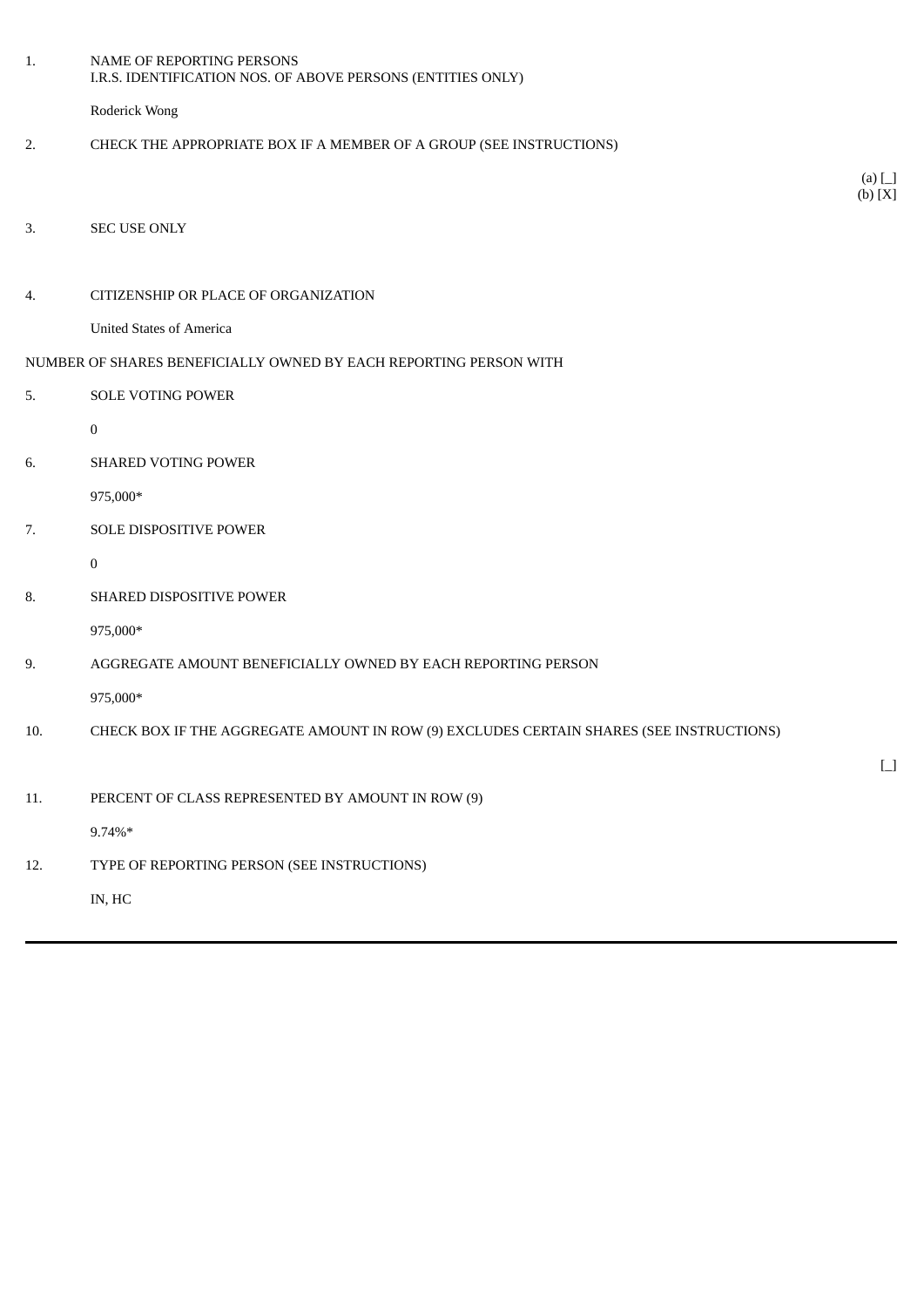| Item 1. | (a). | Name of Issuer:                                                                                                                                       |
|---------|------|-------------------------------------------------------------------------------------------------------------------------------------------------------|
|         |      | Lifesci Acquisition II Corp.                                                                                                                          |
|         | (b). | Address of issuer's principal executive offices:                                                                                                      |
|         |      | 250 W. 55 <sup>th</sup> St., #3401<br>New Yokr, NY 10019                                                                                              |
| Item 2. | (a). | Name of person filing:                                                                                                                                |
|         |      | RTW Investments, LP<br>RTW Master Fund, Ltd.<br>Roderick Wong                                                                                         |
|         | (b). | Address or principal business office or, if none, residence:                                                                                          |
|         |      | RTW Investments, LP<br>40 10 <sup>th</sup> Avenue<br>Floor 7<br>New York, New York 10014                                                              |
|         |      | RTW Master Fund, Ltd.<br>c/o Intertrust Corporate Services (Cayman) Limited<br>One Nexus Way<br>Camana Bay<br>Grand Cayman KY1-9005<br>Cayman Islands |
|         |      | Roderick Wong<br>c/o RTW Investments, LP<br>40 10 <sup>th</sup> Avenue<br>Floor 7<br>New York, New York 10014                                         |
|         | (c). | Citizenship:                                                                                                                                          |
|         |      | RTW Investments, LP - Delaware<br>RTW Master Fund, Ltd. - Cayman Islands<br>Roderick Wong - United States of America                                  |
|         | (d). | Title of class of securities:                                                                                                                         |
|         |      | Common Stock                                                                                                                                          |
|         | (e). | <b>CUSIP No.:</b>                                                                                                                                     |
|         |      | 53229E103                                                                                                                                             |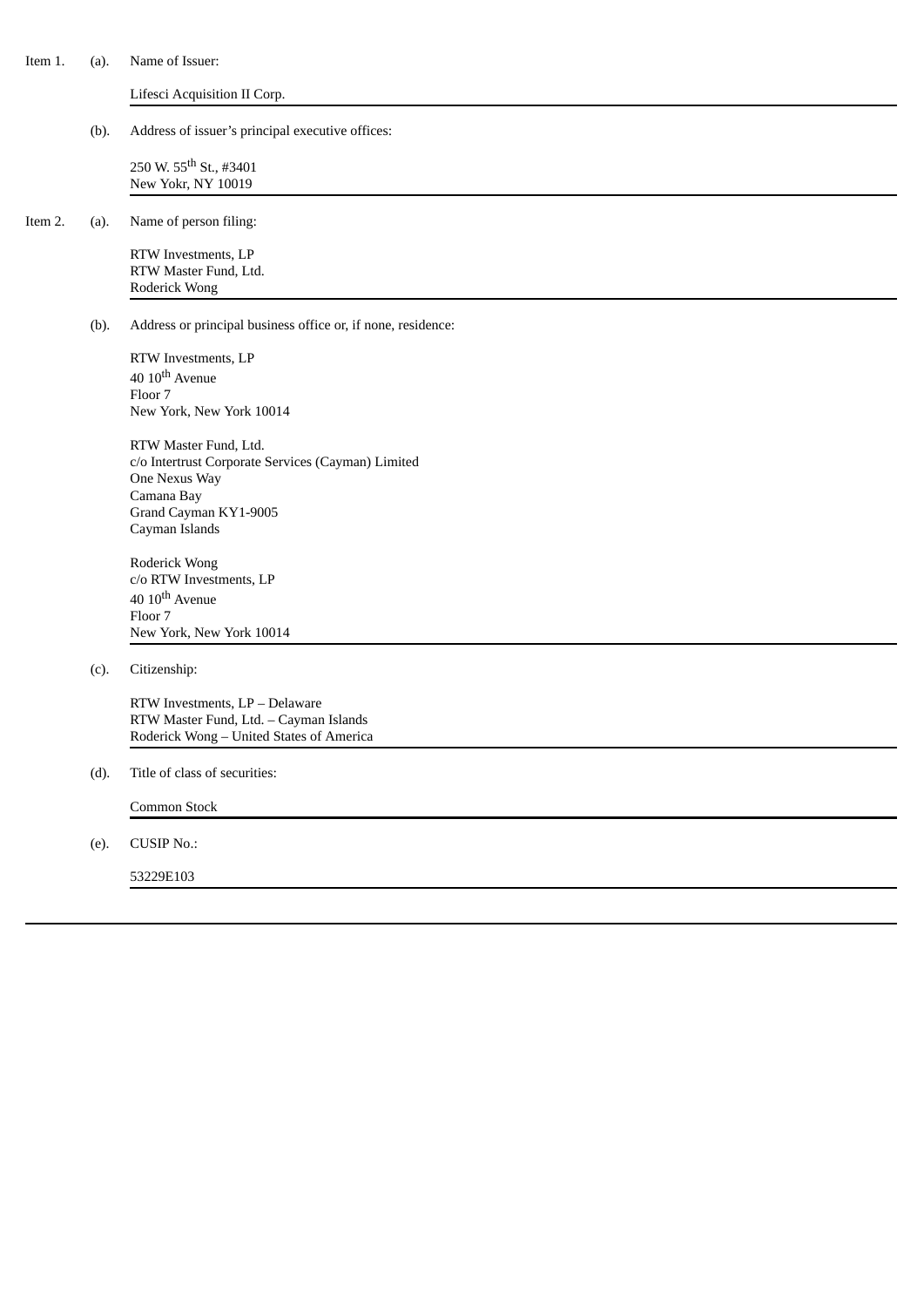Item 3. If This Statement is filed pursuant to §§.240.13d-1(b) or 240.13d-2(b), or (c), check whether the person filing is a

N/A

### Item 4. Ownership.

Provide the following information regarding the aggregate number and percentage of the class of securities of the issuer identified in Item 1.

(a) Amount beneficially owned:

RTW Investments, LP – 975,000\* RTW Master Fund, Ltd. – 668,428\* Roderick Wong – 975,000\*

(b) Percent of class:

RTW Investments, LP – 9.74%\* RTW Master Fund, Ltd. – 6.68%\* Roderick Wong – 9.74%\*

- (c) Number of shares as to which the person has:
	- (i) Sole power to vote or to direct the vote

RTW Investments,  $LP - 0$ RTW Master Fund, Ltd. – 0 Roderick Wong – 0

(ii) Shared power to vote or to direct the vote

RTW Investments, LP – 975,000\* RTW Master Fund, Ltd. – 668,428\* Roderick Wong – 975,000\*

(iii) Sole power to dispose or to direct the disposition of

RTW Investments,  $LP - 0$ RTW Master Fund, Ltd. – 0 Roderick Wong – 0

(iv) Shared power to dispose or to direct the disposition of

RTW Investments, LP – 975,000\* RTW Master Fund, Ltd. – 668,428\* Roderick Wong – 975,000\*

\* The Common Stock (the "Shares"), of Lifesci Acquisition II Corp. (the "Company") reported herein are held by RTW Master Fund, Ltd. and one or more funds (together the "Funds") managed by RTW Investments, LP (the "Adviser"). The Adviser, in its capacity as the investment manager of the Funds, has the power to vote and the power to direct the disposition of all Shares held by the Funds. Accordingly, for the purposes of Reg. Section 240.13d-3, the Adviser may be deemed to beneficially own an aggregate of 975,000 Shares, or 9.74% of the Company's 10,011,301 Shares deemed issued and outstanding as of May 14, 2021. Roderick Wong, M.D. is the Managing Partner of the Adviser. This report shall not be deemed an admission that the Adviser, the Funds or any other person is the beneficial owner of the securities reported herein for purposes of Section 13 of the Securities Exchange Act of 1934, as amended, or for any other purpose. Each of the reporting persons herein disclaims beneficial ownership of the Shares reported herein except to the extent of the reporting person's pecuniary interest therein.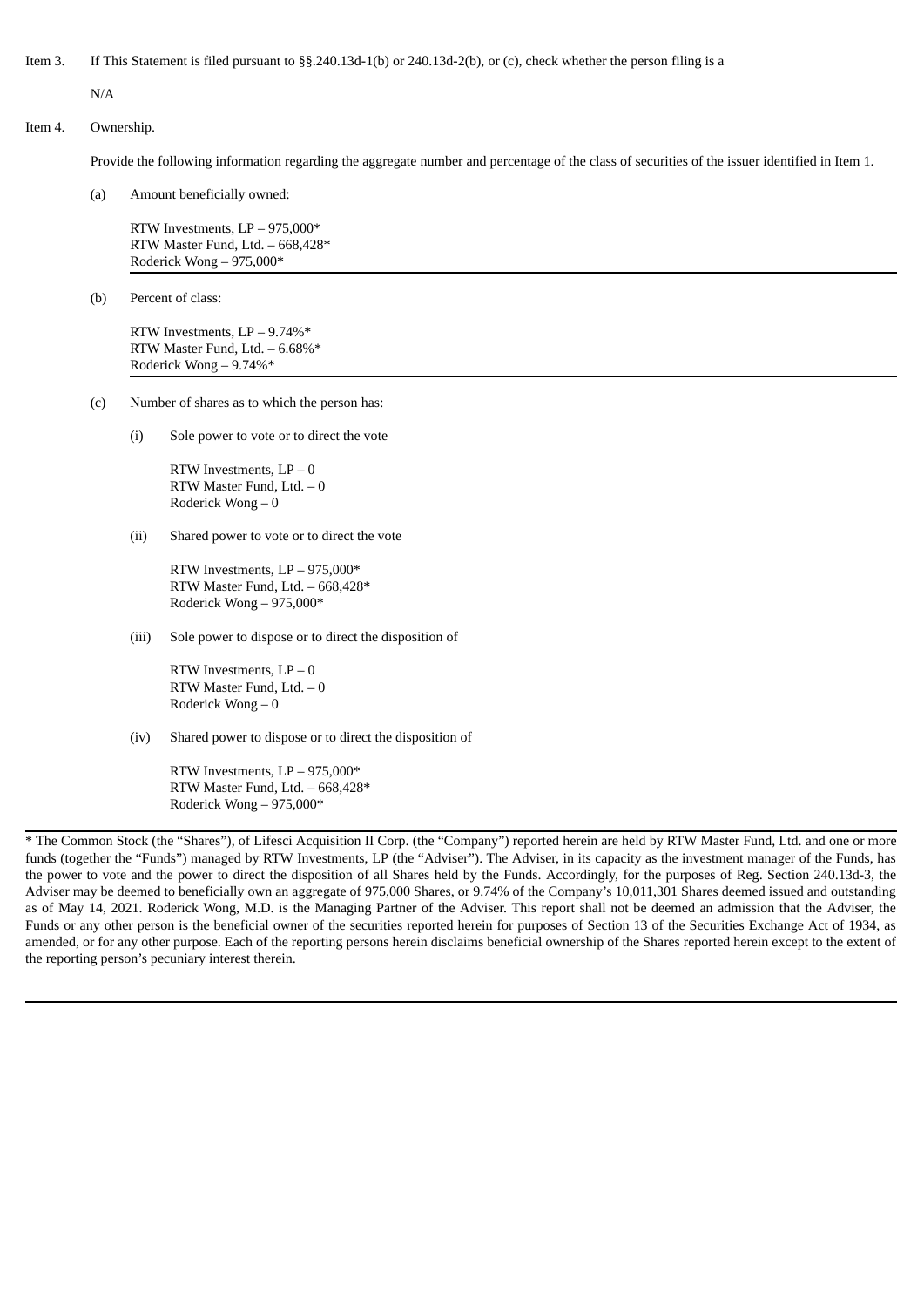Item 5. Ownership of Five Percent or Less of a Class.

If this statement is being filed to report the fact that as of the date hereof the reporting person has ceased to be the beneficial owner of more than five percent of the class of securities, check the following  $[ \ ]$ .

N/A

#### Item 6. Ownership of More Than Five Percent on Behalf of Another Person.

If any other person is known to have the right to receive or the power to direct the receipt of dividends from, or the proceeds from the sale of, such securities, a statement to that effect should be included in response to this item and, if such interest relates to more than 5 percent of the class, such person should be identified. A listing of the shareholders of an investment company registered under the Investment Company Act of 1940 or the beneficiaries of employee benefit plan, pension fund or endowment fund is not required.

N/A

Item 7. Identification and Classification of the Subsidiary Which Acquired the Security Being Reported on by the Parent Holding Company or Control Person.

If a parent holding company or control person has filed this schedule, pursuant to Rule  $13d-1(b)(1)(ii)(G)$ , so indicate under Item  $3(g)$  and attach an exhibit stating the identity and the Item 3 classification of the relevant subsidiary. If a parent holding company or control person has filed this schedule pursuant to Rule 13d-1(c) or Rule 13d-1(d), attach an exhibit stating the identification of the relevant subsidiary.

N/A

Item 8. Identification and Classification of Members of the Group.

If a group has filed this schedule pursuant to §240.13d-1(b)(1)(ii)(J), so indicate under Item 3(j) and attach an exhibit stating the identity and Item 3 classification of each member of the group. If a group has filed this schedule pursuant to Rule 13d-1(c) or Rule 13d-1(d), attach an exhibit stating the identity of each member of the group.

#### N/A

Item 9. Notice of Dissolution of Group.

Notice of dissolution of a group may be furnished as an exhibit stating the date of the dissolution and that all further filings with respect to transactions in the security reported on will be filed, if required, by members of the group, in their individual capacity. See Item 5.

N/A

Item 10. Certification.

By signing below I certify that, to the best of my knowledge and belief, the securities referred to above were not acquired and are not held for the purpose of or with the effect of changing or influencing the control of the issuer of the securities and were not acquired and are not held in connection with or as a participant in any transaction having that purpose or effect.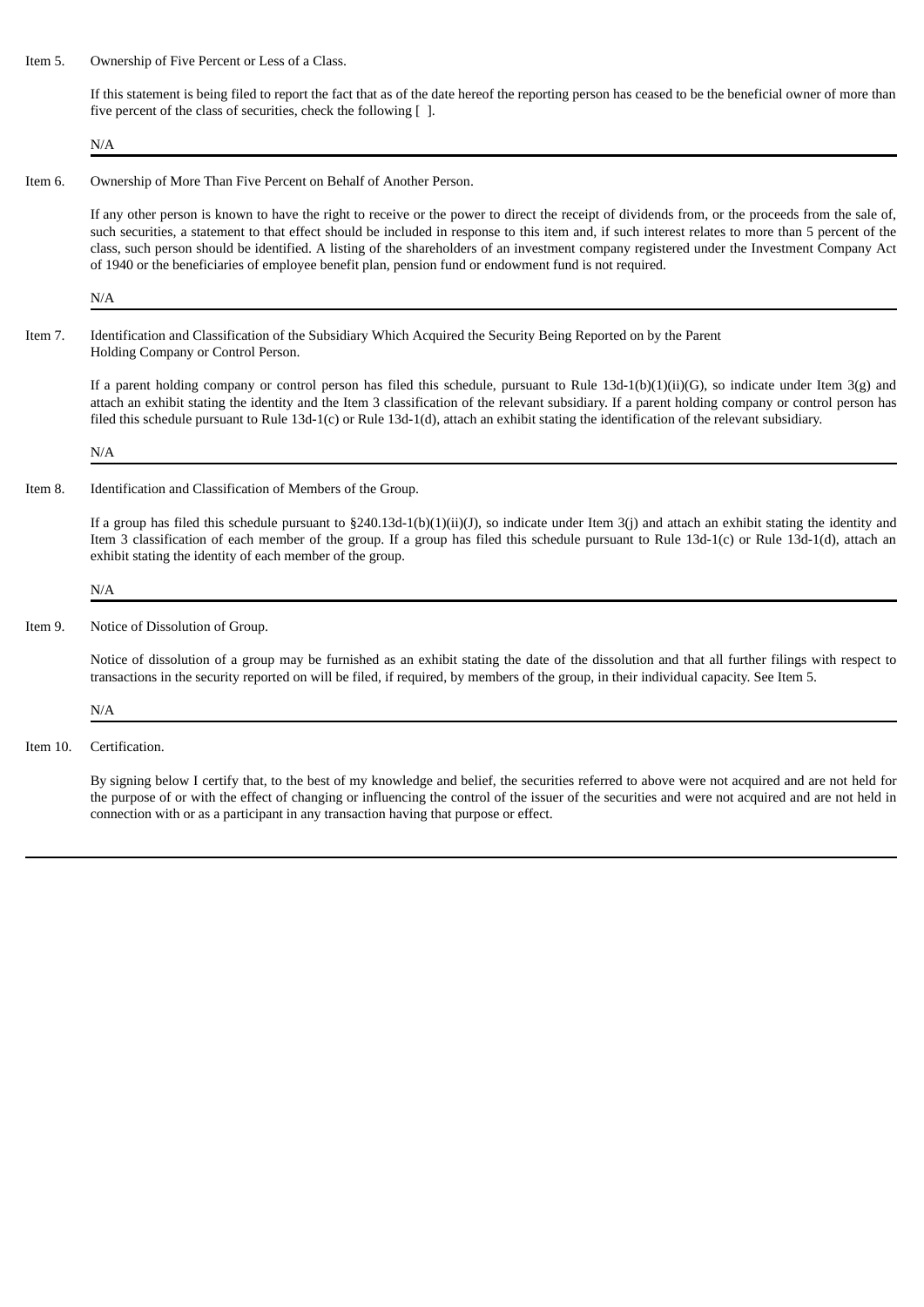#### SIGNATURE

After reasonable inquiry and to the best of my knowledge and belief, I certify that the information set forth in this statement is true, complete and correct.

Dated: May 18, 2021

RTW Investments, LP

By: */s/ Roderick Wong*

Roderick Wong, Managing Partner

RTW Master Fund, Ltd.

By: */s/ Roderick Wong*

Roderick Wong, Director

Roderick Wong

By: */s/ Roderick Wong*

Roderick Wong, Individually

The original statement shall be signed by each person on whose behalf the statement is filed or his authorized representative. If the statement is signed on behalf of a person by his authorized representative other than an executive officer or general partner of the filing person, evidence of the representative's authority to sign on behalf of such person shall be filed with the statement, provided, however, that a power of attorney for this purpose which is already on file with the Commission may be incorporated by reference. The name and any title of each person who signs the statement shall be typed or printed beneath his signature.

Note. Schedules filed in paper format shall include a signed original and five copies of the schedule, including all exhibits. See s.240.13d-7 for other parties for whom copies are to be sent.

Attention. Intentional misstatements or omissions of fact constitute Federal criminal violations (see 18 U.S.C. 1001).